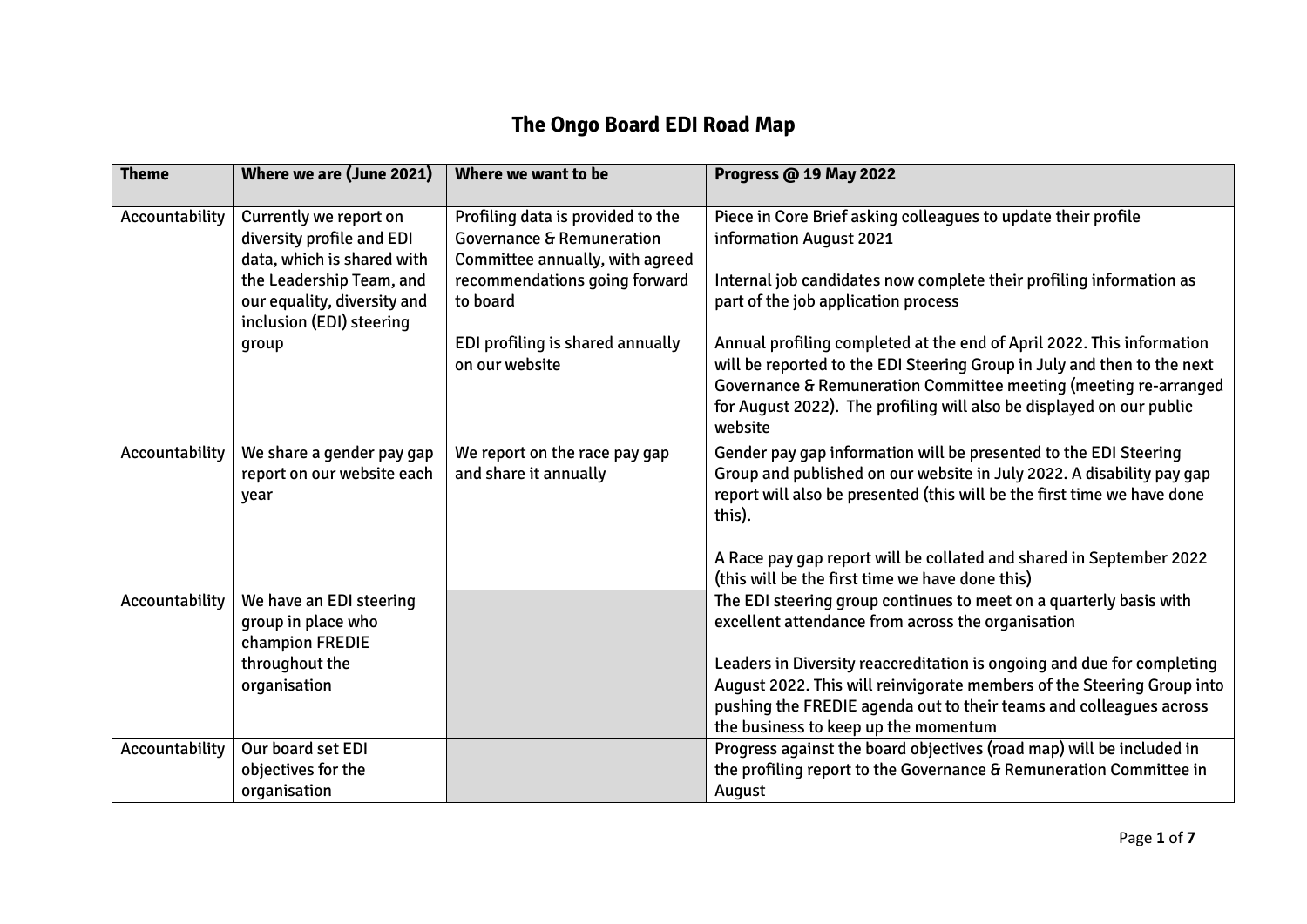| <b>Theme</b>            | Where we are (June 2021)                                                                                   | Where we want to be                                                                                                                          | <b>Progress @ 19 May 2022</b>                                                                                                                                                                                                                                                                           |
|-------------------------|------------------------------------------------------------------------------------------------------------|----------------------------------------------------------------------------------------------------------------------------------------------|---------------------------------------------------------------------------------------------------------------------------------------------------------------------------------------------------------------------------------------------------------------------------------------------------------|
| Accountability          | A detailed organisational<br>action plan is in place to<br>ensure continual                                |                                                                                                                                              | Progress will also be shared on the website<br>The organisational EDI action plan is updated and presented to the EDI<br>steering group quarterly for monitoring, discussion and challenge                                                                                                              |
|                         | improvement                                                                                                |                                                                                                                                              | The action plan for 2021/2022 finished at 87% complete with the<br>outstanding actions being rolled over to the 2022 / 2023 action plan,<br>which is in draft format presently. Any recommendations from the<br>Leaders in Diversity reaccreditation report will be added to the plan in<br>August 2022 |
| Accountability          |                                                                                                            | We have reliable insight in<br>respect of FREDIE through<br>surveying of colleagues and<br>tenants                                           | Satisfaction with being treated fairly is one of the standard questions<br>asked within the STAR customer satisfaction survey<br>Feedback themes from all questions within the STAR satisfaction<br>survey are analysed to identify whether there are any indicators from                               |
|                         |                                                                                                            |                                                                                                                                              | the data to suggest that minority groups have been subject to unfair<br>treatment. Findings are reported to the EDI Steering Group; to date<br>there has been no unfair treatment identified                                                                                                            |
|                         |                                                                                                            |                                                                                                                                              | Best Companies survey carried out and responses collated. HR<br>analysing data and putting together an action plan to address any<br>areas of inequality identified                                                                                                                                     |
|                         |                                                                                                            |                                                                                                                                              | Work is progressing with colleagues attending Best Companies<br>workshops to identify areas that should be celebrated, and also areas<br>for development (off the back of the most recent Best Companies<br>survey results), including specifics around fairness and inequality                         |
| Leadership &<br>Culture | The profiles of our<br>leadership team (Board<br>and Exec teams) in respect<br>of age, gender and race are | <b>Working with the Housing</b><br><b>Diversity Network board diversity</b><br>programme so that people from<br>under-represented groups are | Board succession plan and recruitment policy reviewed to cater for<br>diverse membership                                                                                                                                                                                                                |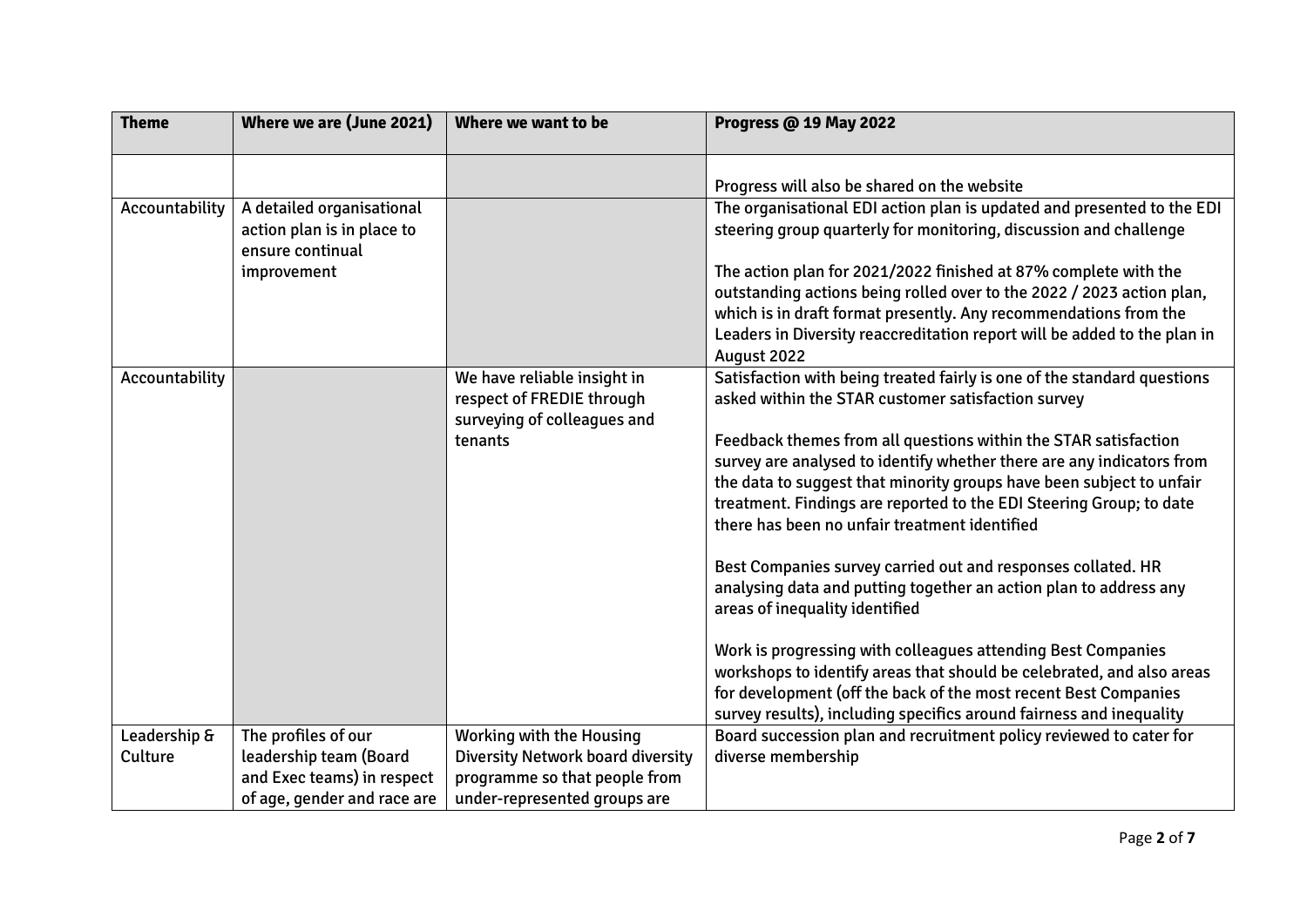| <b>Theme</b>            | Where we are (June 2021)                                                       | Where we want to be                                                                                              | Progress @ 19 May 2022                                                                                                                                                                                                                                             |
|-------------------------|--------------------------------------------------------------------------------|------------------------------------------------------------------------------------------------------------------|--------------------------------------------------------------------------------------------------------------------------------------------------------------------------------------------------------------------------------------------------------------------|
|                         | significantly lower when<br>compared to the general<br>colleagues base and our | provided with training to become<br>future board members                                                         | Recruitment adverts revised to specify encouragement from under-<br>represented groups (each advert adjusted to reflect any under-<br>representation in that role or level at that time)                                                                           |
|                         | tenant base                                                                    | Improved diversity of our board to<br>better reflect our communities in                                          | Recruitment adverts for board vacancies and for board trainee                                                                                                                                                                                                      |
|                         |                                                                                | respect of race age and disability                                                                               | vacancies shared via website, social media posts, HDN, DOST, North                                                                                                                                                                                                 |
|                         |                                                                                | <b>Board and leadership vacancies</b><br>will be advertised to under-                                            | Lincolnshire EDI forum, Ongo refugee programme, Humber Outreach<br>programme and article in tenant magazine (Key News)                                                                                                                                             |
|                         |                                                                                | represented groups by targeting<br>and sharing information with<br>local and national minority group<br>networks | HDN (housing diversity network) board trainee programme approved<br>and implemented. Three individuals from ethnic minority communities<br>recruited to this programme to address under-representation at board<br>level. The programme will commence in June 2022 |
|                         |                                                                                |                                                                                                                  |                                                                                                                                                                                                                                                                    |
|                         |                                                                                |                                                                                                                  | With the option of Agile working, our vacancies may now have a<br>greater reach and generate interest from a wider and more diverse<br>range of people (as being office-based isn't required as a must)                                                            |
| Leadership &<br>Culture | We hold a Leaders in<br>Diversity accreditation, a                             |                                                                                                                  | We successfully gained accreditation for Leaders in Diversity once<br>again in 2021 and still hold Disability Confident accreditation and                                                                                                                          |
|                         | <b>Disability Confident</b><br>accreditation, and are                          |                                                                                                                  | remain signed up to the Armed Forces Covenant                                                                                                                                                                                                                      |
|                         | signed up to the Armed<br><b>Forces Covenant</b>                               |                                                                                                                  | Leaders in Diversity reaccreditation commenced and will be<br>reaccredited again in August 2022. Surveys to be shared with leaders,                                                                                                                                |
|                         |                                                                                |                                                                                                                  | colleagues, tenants and suppliers / partners in June 2022 to support<br>the evidence in becoming a Leader in Diversity again                                                                                                                                       |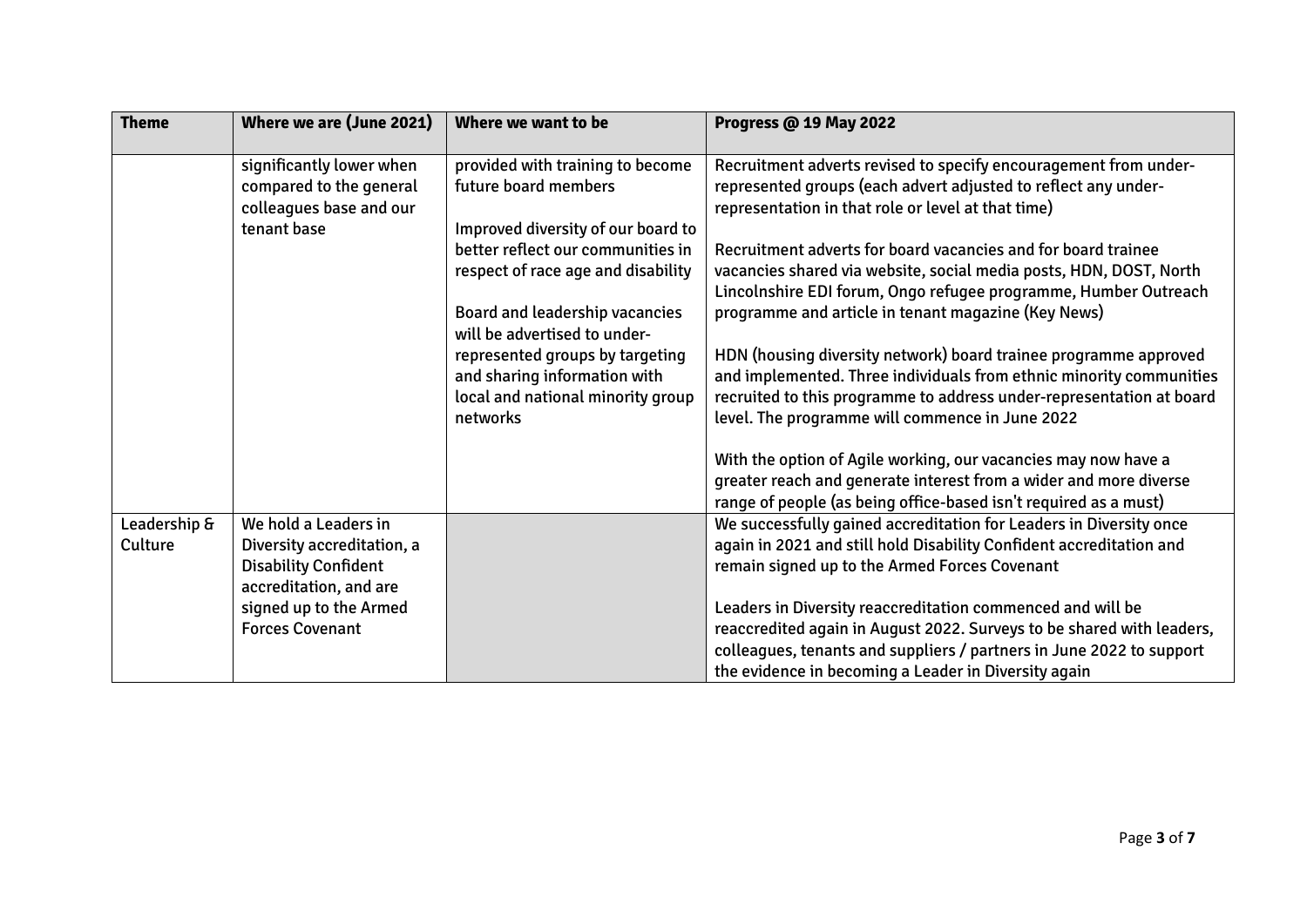| <b>Theme</b>                            | Where we are (June 2021)                                                                                                                                    | Where we want to be                                                                                                                        | <b>Progress @ 19 May 2022</b>                                                                                                                                                                                                                                                                                                                                                                                                                                                                                                |
|-----------------------------------------|-------------------------------------------------------------------------------------------------------------------------------------------------------------|--------------------------------------------------------------------------------------------------------------------------------------------|------------------------------------------------------------------------------------------------------------------------------------------------------------------------------------------------------------------------------------------------------------------------------------------------------------------------------------------------------------------------------------------------------------------------------------------------------------------------------------------------------------------------------|
| Raise<br><b>Awareness to</b><br>Educate | All of our board members<br>and colleagues take part in<br><b>EDI training</b>                                                                              | Raised awareness of equality<br>across all of the diversity profiles,<br>specifically in respect of race,<br>gender and disability         | Externally facilitated unconscious bias training was delivered during<br>2021 with this training provided to board members, members of the<br>EDI steering group and to tenant volunteers<br>EDI refresher training agreed and rolled out<br>EDI awareness session set up for August 2022 for the EDI Steering<br>Group. This training will be led by the lead EDI Associate through the<br>Housing Quality Network. The topic being on organisational culture<br>and EDI                                                    |
| Raise<br><b>Awareness to</b><br>Educate | Our EDI steering group<br>meets on a quarterly basis<br>to monitor progress<br>against our EDI action plan<br>and to plan diversity<br>awareness activities |                                                                                                                                            | The EDI steering group continues to meet quarterly where it receives<br>an updated action plan report for discussion and challenge and plans<br>diversity awareness activities<br>A disability sub-group has been set up to raise awareness and educate<br>around all aspects of disability following interest from colleagues in<br>this area through a survey completed at the end of 2021                                                                                                                                 |
| Raise<br><b>Awareness to</b><br>Educate | We utilise an events<br>calendar to prompt us to<br>promote and celebrate a<br>different aspect of diversity<br>each month throughout<br>the year           | Topic specific project groups are<br>in place that focus on current<br>issues that impact on particular<br>groups of people or communities | The EDI steering group utilises its agenda to focus in on specific areas,<br>e.g. at the September 2021 meeting a 30-minute open discussion was<br>facilitated to discuss, e.g. Bridging the diversity gap - why is inclusive<br>leadership so important?<br>Lots of promotional activities carried out during the period, e.g. Black<br>history month, disability awareness month, gender promotions, reclaim<br>the night, autism awareness, white ribbon etc.<br>Ongoing awareness events facilitated throughout the year |
| Raise<br><b>Awareness to</b><br>Educate | Each edition of our tenant<br>newsletter (Key News)<br>contains at least one<br>article linked to EDI                                                       |                                                                                                                                            | Our publications group keeps us on track in ensuring there is always a<br>minimum of one article in each edition that relates to one of the<br>diversity profile themes                                                                                                                                                                                                                                                                                                                                                      |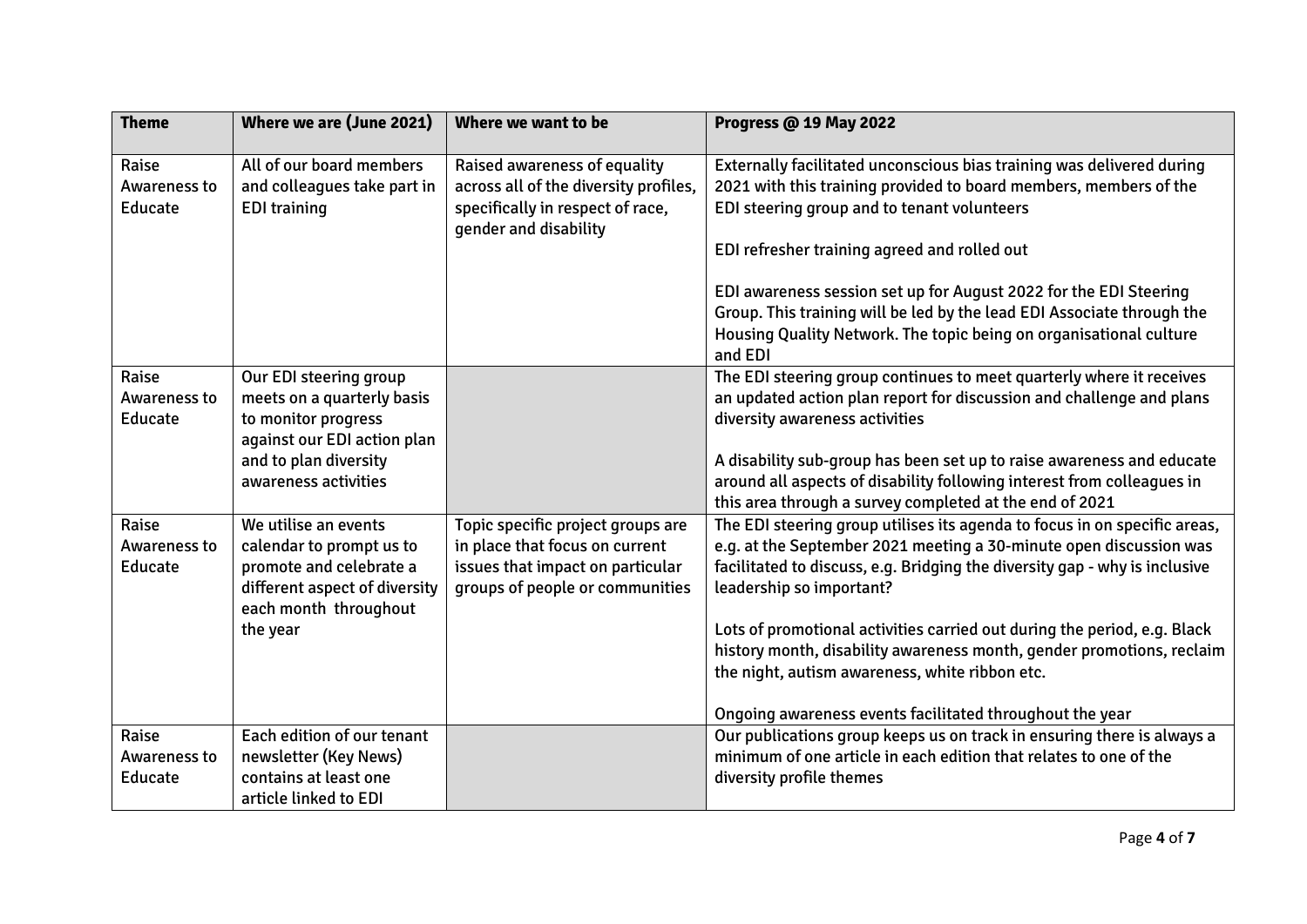| <b>Theme</b>                            | Where we are (June 2021)                                                             | Where we want to be                                                                                                                                     | <b>Progress @ 19 May 2022</b>                                                                                                                                                                                                                                                                                                                                                                                                                                                                                                                                                                                                                                                                                                                                                                                                                               |
|-----------------------------------------|--------------------------------------------------------------------------------------|---------------------------------------------------------------------------------------------------------------------------------------------------------|-------------------------------------------------------------------------------------------------------------------------------------------------------------------------------------------------------------------------------------------------------------------------------------------------------------------------------------------------------------------------------------------------------------------------------------------------------------------------------------------------------------------------------------------------------------------------------------------------------------------------------------------------------------------------------------------------------------------------------------------------------------------------------------------------------------------------------------------------------------|
| Raise<br><b>Awareness to</b><br>Educate | Each year we produce a<br>dedicated EDI staff<br>magazine (known as Staff<br>Bubble) |                                                                                                                                                         | The EDI Staff Bubble was launched in April 2022. Click here to access                                                                                                                                                                                                                                                                                                                                                                                                                                                                                                                                                                                                                                                                                                                                                                                       |
| Raise<br><b>Awareness to</b><br>Educate |                                                                                      | Learning from the experts;<br>working with colleagues and<br>professionals from different<br>backgrounds with lived<br>experience of discrimination     | Lots of networks have been maintained or newly established to ensure<br>learning from experience is captured, e.g. at the December 2021 EDI<br>steering group meeting, an individual with lived experience of disability<br>presented to the group<br>An organisational culture and EDI session is scheduled for August<br>2022 for the EDI Steering Group. This will be led by the lead EDI<br>Associate through the Housing Quality Network<br>Ongo leads and facilitates the North Lincolnshire Equality & Inclusion<br>Forum, which brings together professionals from a variety of public<br>sector organisations to learn, educate and share good practice, e.g.<br>local authority, health, police etc.<br>Ongo colleagues will be presenting on our Cuckooing and County Lines<br>work and our Refugee projects at the UCNL's student conference in |
| <b>Our Services</b>                     | <b>Equality impact</b><br>assessments are carried<br>out on all of our policies      | All projects for the organisation<br>will be equality impact assessed<br>- from policy reviews to full<br>service reviews, and everything<br>in-between | May 2022<br>Lettings Policy impact assessment completed and then quality checked<br>by the EDI steering group in July 2021<br>Impact assessment for the customer service directorate presented to<br>EDI steering group in September 2021 for discussion<br>Impact assessment for the Annual Leave policy presented to EDI<br>steering group in September 2021                                                                                                                                                                                                                                                                                                                                                                                                                                                                                              |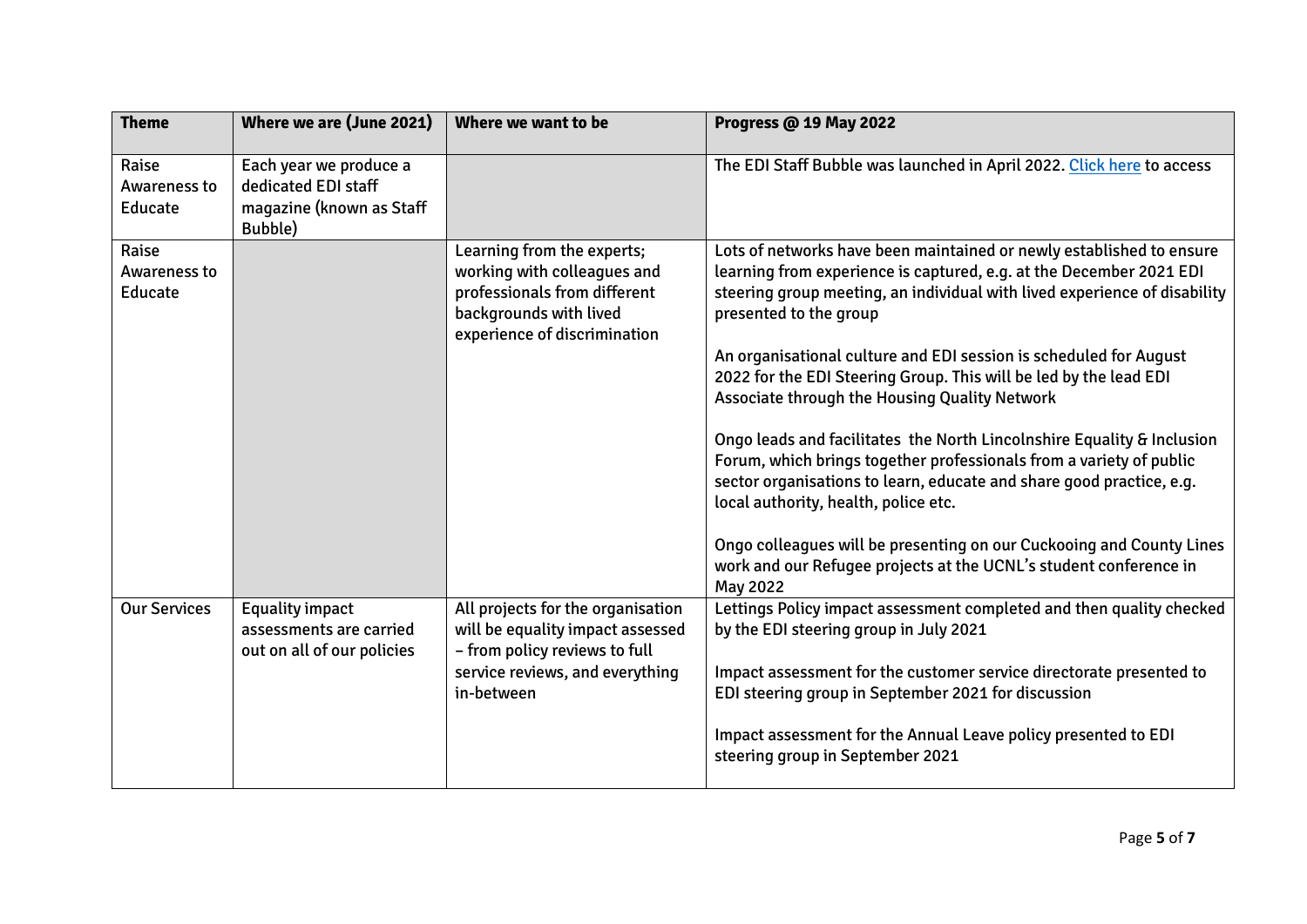| <b>Theme</b>                   | Where we are (June 2021)                                                                                                                                       | Where we want to be                                                                                    | <b>Progress @ 19 May 2022</b>                                                                                                                                                                                                                                                                                                                                                                                                                                                                                                                                                                                                                                                                                                                                                                                              |
|--------------------------------|----------------------------------------------------------------------------------------------------------------------------------------------------------------|--------------------------------------------------------------------------------------------------------|----------------------------------------------------------------------------------------------------------------------------------------------------------------------------------------------------------------------------------------------------------------------------------------------------------------------------------------------------------------------------------------------------------------------------------------------------------------------------------------------------------------------------------------------------------------------------------------------------------------------------------------------------------------------------------------------------------------------------------------------------------------------------------------------------------------------------|
|                                |                                                                                                                                                                |                                                                                                        | Responsibility for impact assessments now sits with the Strategy &<br>Policy team and will form part of the Change Management Framework<br>that is currently in its early stages of development. This will ensure<br>impact assessments are embedded throughout the business at all<br>levels                                                                                                                                                                                                                                                                                                                                                                                                                                                                                                                              |
| <b>Our Services</b>            | <b>Specialist housing is</b><br>available, including<br>retirement living schemes,<br>dementia friendly homes,<br>specialist bungalows for<br>wheelchair users | Minority communities have a<br>greater awareness of Ongo<br>housing opportunities available<br>to them | Our housing is advertised to all via the local authority Choice Based<br>Lettings systems, and now, since October 2021, via Rightmove and the<br>Ongo website. Where there is a need to cater for any specific groups,<br>appropriate advertisement and promotion takes place<br>Our new Dementia extra care scheme - Myos House, is proving to be<br>extremely successful                                                                                                                                                                                                                                                                                                                                                                                                                                                 |
| <b>Our Services</b>            | Accessible communication<br>formats available to all                                                                                                           | Our online services are<br>accessible to all and are as easy<br>to use as possible                     | PDF accessibility was a concern for the website as PDF documents are<br>not compatible with Browse Aloud software; hence are not in an<br>accessible format for those with sight difficulties or for those needing<br>translations etc. The short-term solution was to upload all new<br>documents in an accessible format but a small number of the<br>historical documents still needed to be revised<br>New software has now been introduced with training rolled out to<br>relevant teams to be able to complete checks required on their own<br>documents for uploading in the correct format to the website<br>We have now been ranked within the top 5 for UK Housing Authority<br>website accessibility through SilkTide with a score of 90/100, which is<br>above average and a huge success for us as a business |
| <b>Our Services</b>            | Our public buildings are<br>accessible for all                                                                                                                 |                                                                                                        | All Ongo public buildings are accessible, e.g. wheelchair access,<br>accessible WCs, hearing loops etc.                                                                                                                                                                                                                                                                                                                                                                                                                                                                                                                                                                                                                                                                                                                    |
| Partners &<br><b>Suppliers</b> | We ensure partners have<br>their own EDI policy, or<br>they sign up to ours                                                                                    | We expect all our partners and<br>suppliers to be able to<br>demonstrate their commitment to           | Procurement tenders and contractor selection include EDI questions<br>that are scored                                                                                                                                                                                                                                                                                                                                                                                                                                                                                                                                                                                                                                                                                                                                      |